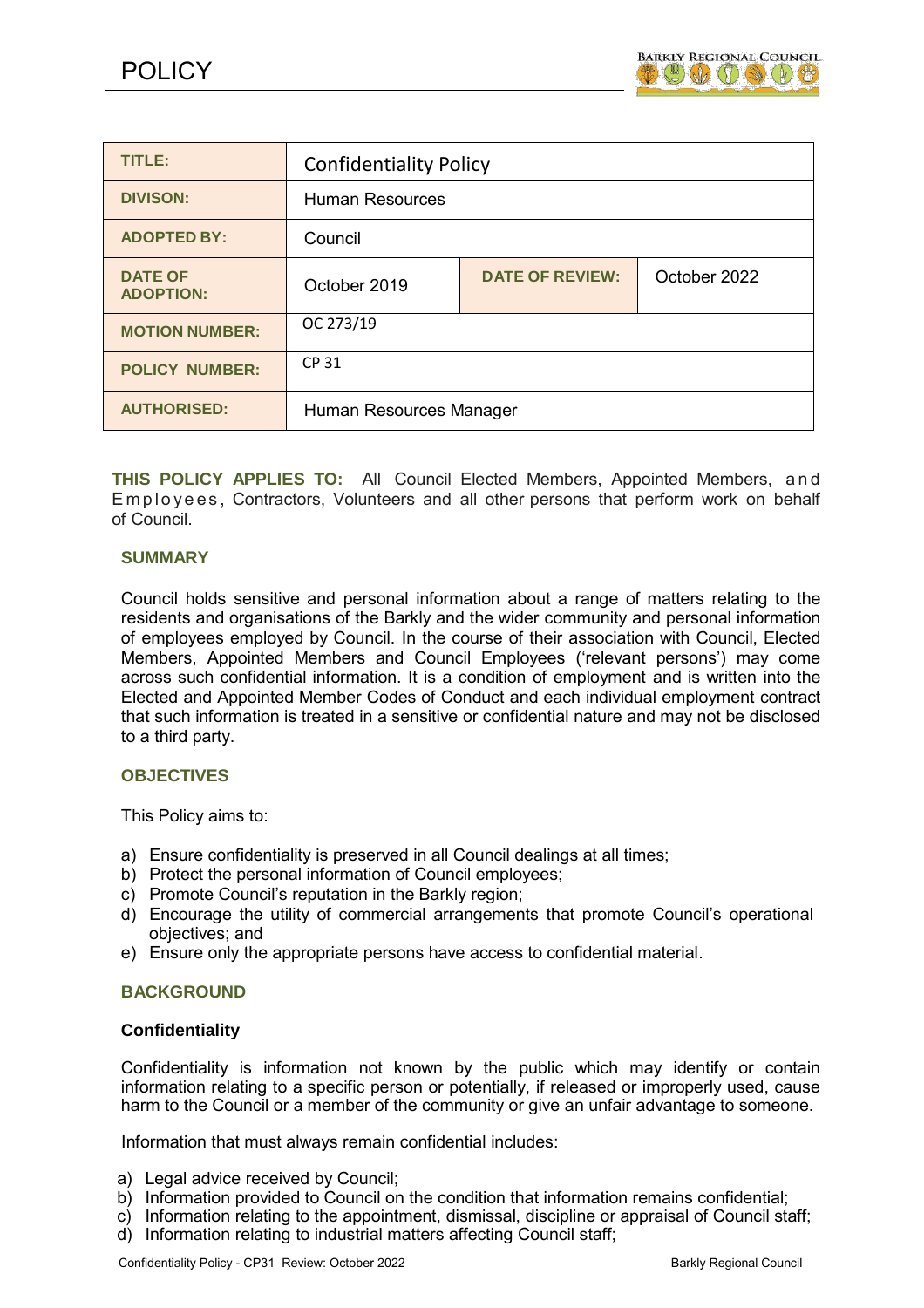

- e) Information that concerns rating concessions granted to ratepayers within the region;
- f) Personal information of ratepayers within the Barkly region;
- g) Financial information of organisations within the Barkly region

#### **Personal Information**

Personal information of Council employees must be retained at Council headquarters for a certain period of time by law and by Council policy. This information relates to all employees' job related information, including that employee's CV and Cover Letter and all associated identification documents and any personal information of that employee, including address, training certificates and qualifications and bank and superannuation details.

Access to any personal information of a Council employee is restricted to the Human Resources team. Under the Freedom of Information Act, any current or former employee of an Agency (Council) may request access to their personal information in a procedure prescribed by Council. This Policy intends to complement the relevant Council procedure relating to the access of personnel records and any inconsistencies in the application of this policy and the relevant procedure should be viewed in favour of the policy.

## **POLICY**

All relevant persons may come across confidential or personal information in the course of their association with Council. In order to protect the confidentiality and personal information of Barkly residents and Council staff, the misuse of confidential and personal information by relevant persons may result in disciplinary action taken against that person, up to and including termination.

When a relevant person comes across such confidential or personal information as identified above or information that, in the opinion of the Council Chief Executive Officer should remain confidential or personal, the relevant person must only use the information for the purpose for which it was provided and ensure that once the information has achieved its purpose that all physical copies are destroyed and electronic records of the information are destroyed unless Council is legally required to maintain the records. In that case, the information must be stored in a secure location on the relevant database and only the relevant people must have access to it.

If a relevant person comes across information that is marked as confidential or personal or should be, in the Chief Executive Officer's reasonable opinion, considered confidential or personal, that relevant person must not read or distribute that information and must immediately inform their Manager of the confidential or personal information.

## **LEGISLATION & STANDARDS**

*Freedom of [Information](http://www.austlii.edu.au/cgi-bin/viewdb/au/legis/cth/consol_act/foia1982222/) Act (Cth)*  **[Privacy Act](http://www.austlii.edu.au/cgi-bin/viewdb/au/legis/cth/consol_act/pa1988108/) (Cth)** *Work [Health and](http://www.austlii.edu.au/cgi-bin/viewdb/au/legis/nt/consol_act/whasula2011497/) Safety Act (Uniform Legislation Act)* 2014 (NT) Code of Conduct – Members Policy Code of Conduct – Staff Policy Code of Meeting Practice Policy Elected Member Access to Information Policy Good Governance Policy Member Disciplinary Policy Personnel and Related Council Records Policy Privacy Policy Records Management Policy Termination Policy Employee Confidentiality Agreement